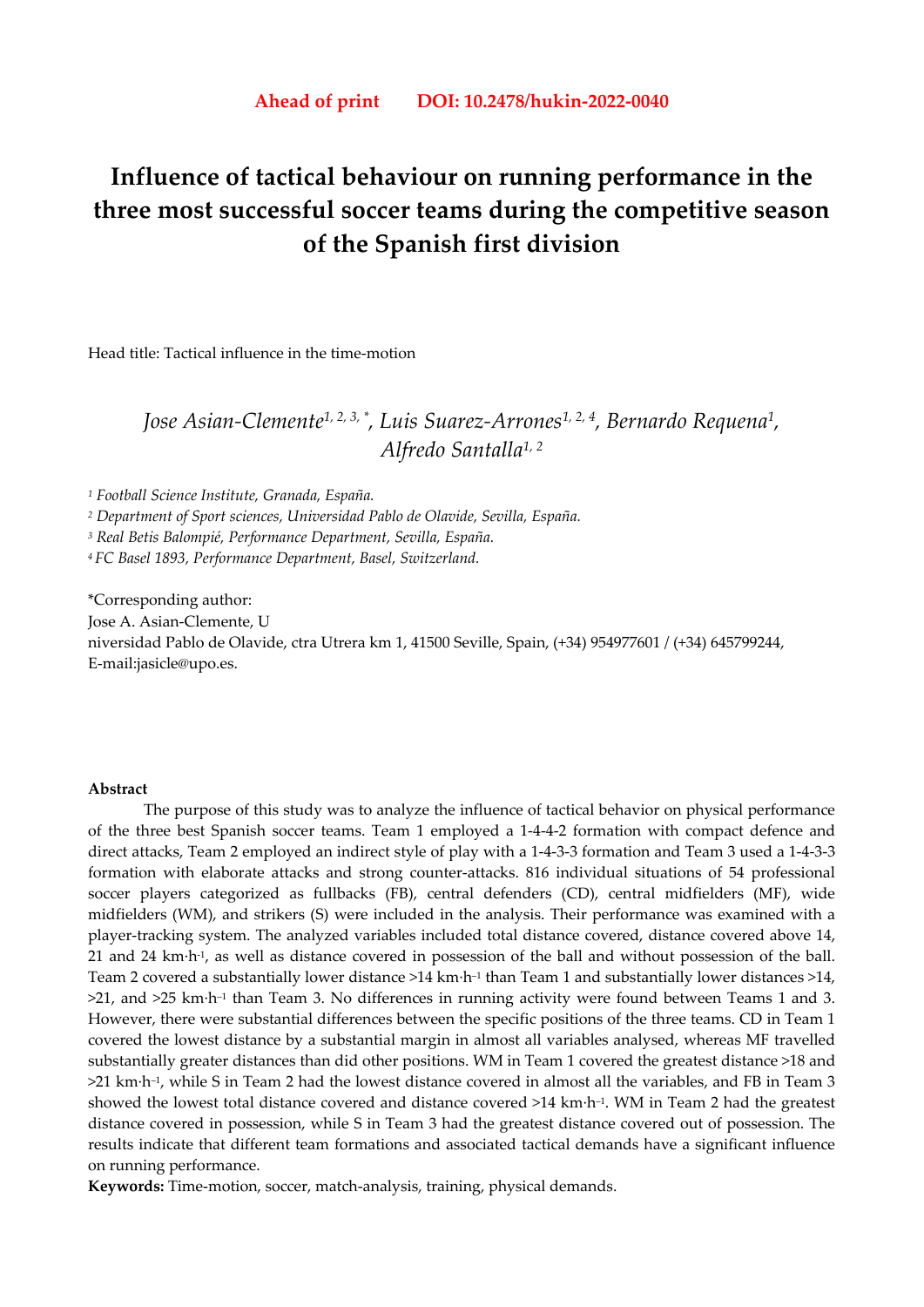#### **Introduction**

Running demands of professional soccer players during match-play have been widely studied in the last 20 years (Rivilla-García et al., 2019). This increase in time-motion research has improved our understanding of the global match demands (Paul et al., 2015) and position-specific locomotor activity profiles (Dalen et al., 2016; Suarez-Arrones et al., 2015). Most studies have described differences in the activity profile according to the player's position and its relationship with match performance (Di Salvo et al., 2007; Goncalves et al., 2014; Suarez-Arrones et al., 2015; Torreno et al., 2016; Krosta et al., 2020). As a result of these studies, it is known that central defenders (CD) cover less total distance during the game and less distance at a high-intensity sprint, while both central and wide-midfielders (MF and WM, respectively) run greater total distances. WM is the position that covers more distance during high- and very highintensity running and, together with S, the one who covers more distance when sprinting (Bradley et al., 2010; Di Salvo et al., 2007; Suarez-Arrones et al., 2015; Torreno et al., 2016).

In addition to the player's position, other contextual factors must be considered to understand running performance of soccer players (Carling, 2013). The playing formation and competitive level are two aspects that, despite their significance, have received less attention in the literature (Memmert et al., 2019). Research on position-specific running demands remains scarce and inconclusive. While Bradley et al. (2011) showed that running demands were not influenced by the playing formation, Tierney et al. (2016) reached the opposite conclusion. Likewise, there is not a consensus about the running demands of the teams according to their competitive level (Di Salvo et al., 2009; Rampinini et al., 2009). Currently, there are no studies analyzing the team and individual running demands depending on tactical behavior between the teams of the same level. Therefore, the aims of this study were to 1) examine the influence of tactical behaviour on running demands of the three best teams of a highly competitive national soccer league, and 2) to determine differences in running demands of each individual position depending on team characteristics.

### **Methods**

#### *Participants and game data*

Match physical performance data were collected from 54 soccer players, from the top three teams of the Spanish *La Liga* during the 2013–2014 season. All matches of these teams were recorded obtaining 108 games and a total of 816 individual situations of outfield players (goalkeepers excluded) were included in the analysis distributed in 277 individual situations of Team 1, 273 of Team 2 and 266 of Team 3. The inclusion criteria were as follows: (1) matches completed within 90 min, and (2) matches in which players maintained their customary position and the team's playing formation remained unchanged throughout the game (Carling et al., 2016). Players were categorised into five individual playing positions including fullbacks (FB) (*n* = 12), central-defenders (CD) (*n* = 12), central-midfielders (MF) (*n* = 9), wide-midfielders (WM) (*n* = 14), and strikers (S) (*n* = 7). A group of UEFA-qualified coaches verified each team's technical– tactical profile and playing formation throughout each game through video analysis (Memmert et al., 2017): Team 1 employed a compact structure distributed in a 1-4-4-2 playing formation. In defensive phases, most of the players were concentrated behind the ball, and direct attacks were the most frequent offensive style. Team 2 employed a standard playing formation of 1-4-3-3. Their style of play was predominantly indirect, using short passes and accumulating several players around the ball in the opposition's field. Rapid pressure in the area of the possession loss was their defensive style. Team 3 used a 1-4-3-3 playing formation, with an offensive playing style characterised by elaborate attacks and strong counter-attacks. In defence, they prioritised high pressure on the ball on the opponent's pitch. The study protocol followed the guidelines stated in the Declaration of Helsinki and was approved by the Ethics Committee of the local University. *Data collection and analysis* 

A multiple-camera, semi-automatic, computerised player-tracking system (MediaPro, Barcelona, Spain) was used to record and evaluate match-running performance (Pons et al., 2019; Rivilla-García et al., 2019). As in previous studies, locomotor performance was examined by distinguishing a set of running activity categories: total distance covered (TD), distance covered above 14 km·h<sup>-1</sup> (DC > 14 km·h<sup>-1</sup>), distance covered above 21 km·h<sup>-1</sup> ( $DC > 21$  km·h<sup>-1</sup>), distance covered above 24 km·h<sup>-1</sup> ( $DC > 24$  km·h<sup>-1</sup>), distance covered in possession of the ball (DC in possession) and distance covered without possession of the ball (DC out possession) (Asian Clemente et al., 2019; Bradley et al., 2011).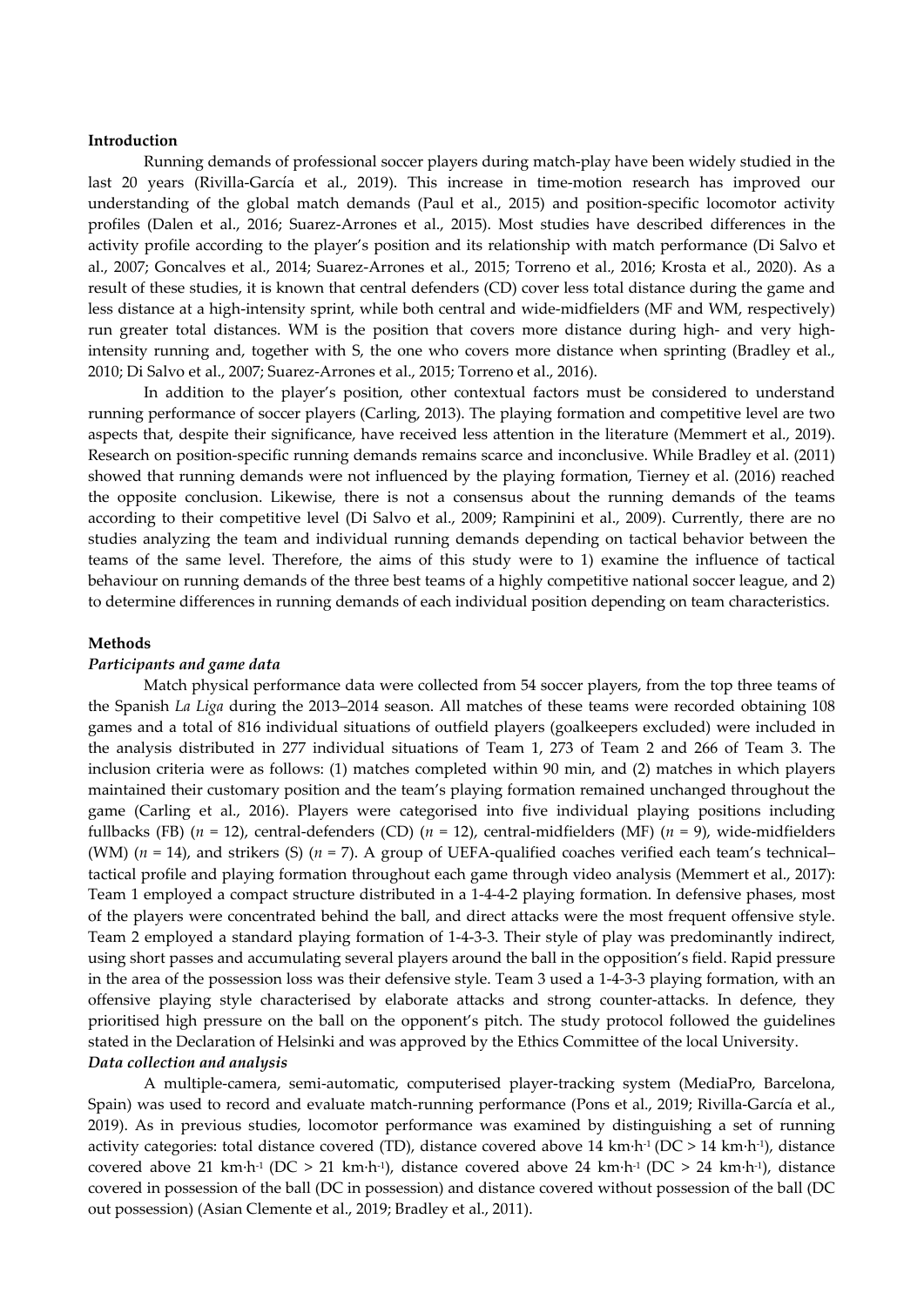#### *Statistical Analysis*

Data are presented as mean ± standard deviation (SD). All variables presented normal distribution (Shapiro-Wilk test). A one-way analysis of variance (ANOVA) was used to determine differences between teams and playing positions. In the event of a significant difference, Bonferroni's post-hoc tests were used to identify any localized effects. The standardized difference or effect size (ES, 90% confidence limit [90%CL]) in the selected variables was calculated. Threshold values for assessing the magnitude of the ES (changes as a fraction or multiple of baseline standard deviation) were <0.20, 0.20, 0.60, 1.2 and 2.0 for trivial, small, moderate, large and very large ES, respectively (Hopkins et al., 2009).

#### **Results**

Table 1 and Figure 1 show running activity of each team throughout the season. Team 2 covered a substantially lower distance >14 km·h<sup>-1</sup> than Team 1 and substantially lower distances >14, >21, and >25 km·h<sup>-1</sup> than Team 3. No differences in running activity were found between Teams 1 and 3.

Table 2 and Figures 2–4 show match running activity by the position of the three teams during the season. There were substantial differences between the specific positions of the three teams. CD in Team 1 covered the lowest distance by a substantial margin in almost all variables analysed, whereas MF travelled substantially greater distances than did other positions. WM in Team 1 travelled the greatest DC >18 and >21 km·h<sup>-1</sup>, S in Team 2 had the lowest DC in almost all the variables, and FB in Team 3 showed the lowest total DC and DC >14 km·h<sup>-1</sup>. WM in Team 2 had the greatest DC in possession, while S in Team 3 had the greatest DC out of possession.

## **Discussion**

The purposes of this study were 1) to analyse the influence of tactical behaviour (i.e., playing formation, playing style, and tactics) on physical performance of competition-level-matched top teams in Europe, and 2) to describe the differences in the locomotor demands of individual positions depending on the team's characteristics. The results indicated that different team formations and associated tactical demands had significant influence on running performance of elite soccer players.

Outcomes indicated that the running activity of more successful teams in *La Liga* did not affect their final classification because Team 1 (champion) showed no difference with the third-ranked team (Team 3), and showed differences in only one (distance: >14 km·h<sup>-1</sup>) of six analysed variables with Team 2. These observations corroborate those of previous studies on top national leagues (Bradley et al., 2011; Carling, 2013; Di Salvo et al., 2009; Rampinini et al., 2009) which supported the notion that physical performance is not directly related to the teams' final ranking. On the other hand, our results align with those of (Bradley et al., 2011) and (Tierney et al., 2016) who revealed that total high-intensity and very-high-intensity running distances did not differ between 1-4-4-2 and 1-4-3-3 configurations.

Results showed differences between Teams 2 and 3 in running performance over DC >14, >18, and  $>24$  km·h<sup>-1</sup>, and between Teams 1 and 2 in DC at  $>14$  km·h<sup>1</sup>. These differences could be due to the fact that Team 3 typically demonstrated greater counter-attacks covering greater distances at higher speeds. In contrast, Team 2 employed more elaborate attacks using shorter movements and a higher number of passes between teammates. This offensive style could explain the differences seen in DC relative to Team 1, who presented a greater defensive style and expended more time defending and initiating more direct attacks.

The playing position is well known to impact the demands of players during matches (Di Salvo et al., 2009; Suarez-Arrones et al., 2015; Torreno et al., 2016) and our results show that the tactical profile of teams affected individual positions differently. In Teams 2 and 3 CD had higher demands than in Team 1, which could be related to the offensive attitude of these teams who defended farther to their goalkeepers what provoked that their CD accumulated more running activity. For their part, FB in Teams 1 and 2 achieved more TD and  $DC > 14$  km·h<sup>-1</sup> than in Team 3. Team 3 played with WM opened in the wings what could have limited the demands of their FB.

Defensive mentality could explain the greater running demands of MF in Team 1 with respect to Teams 2 and 3 accumulating more TD, DC > 14, 21 and 24 km·h-1. This defensive attitude was also shown in their WM who occupied central positions in Team 1 while in the other teams WM played more opened. This behaviour could have provoked higher speed running in Teams 2 and  $3$  ( $>$  21 and 24 km·h<sup>-1</sup>) and in Team 1 more TD and distance covered at lower intensity (> 14 km·h-1).

The offensive and defensive team's tactics could also have affected running demands of S. S of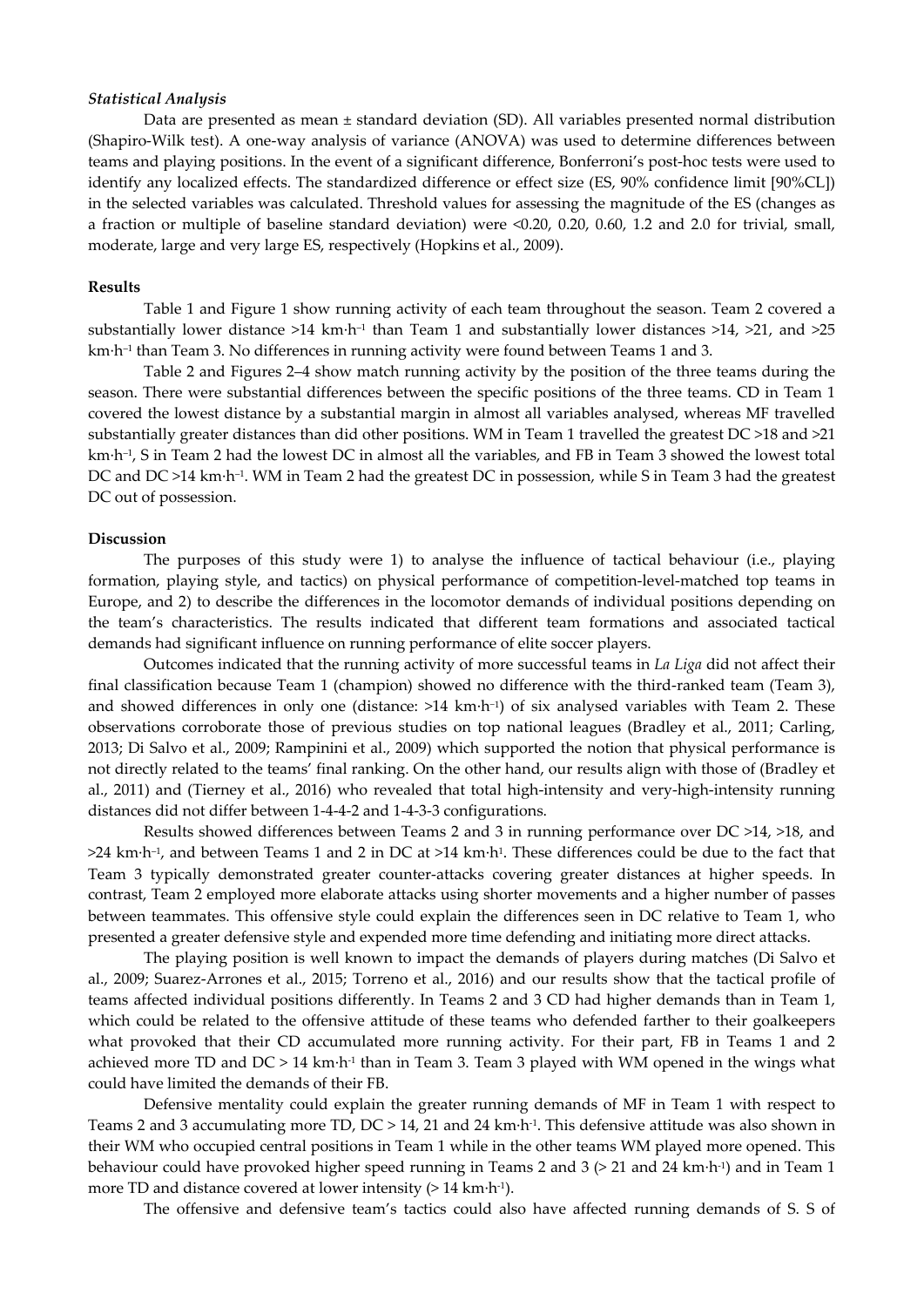Teams 1 and 3 achieved greater TD,  $DC > 14$ , 21 and  $>24$  km·h<sup>-1</sup> than S of Team 2. In these teams, they employed fast counter-attacks with the intention of attacking the space behind the defensive line of the opponents by mobilizing to the free space. Conversely, S of Team 2 were situated closer to the opponent's goal during attack and thus performing shorter movements, which may have allowed them to cover smaller distances. DC >24 km·h<sup>-1</sup> differences between S of Teams 1 and 3 could be because S of Team 1 sometimes began a counterattack farther from the opponent's goal, placing more responsibility on defensive work.

Despite the results of this study, certain limitations should be considered. We only compared three teams from the Spanish first division; it would be interesting to reproduce this analysis with other top European league teams. Likewise, although an analysis of running performance of teams has been shown, more physical and physiological information, including other locomotor variables (e.g., accelerations and decelerations) or internal load variables (e.g., rating of perceived exertion, heart rate) could be more informative.

## **Conclusions**

The results of the present study showed that the movement patterns of teams and each position were influenced by tactical behaviour chosen by coaches. Technical staff should better understand what are the running demands of their players during competition according to their tactical instructions because in teams of the same competitive level behaviour during matches would be different. With this in mind, coaches should design specific training programs using drills which simulate the specific requirements of the game considering tactical behaviour in order to best prepare soccer players.

## **References**

- Asian Clemente, J. A., Requena, B., Jukic, I., Nayler, J., Hernández, A. S., & Carling, C. (2019). Is Physical Performance a Differentiating Element between More or Less Successful Football Teams? *Sports (Basel), 7*(10), 216.
- Bradley, P. S., Carling, C., Archer, D., Roberts, J., Dodds, A., Di Mascio, M., Paul, D., Diaz, A. G., Peart, D., & Krustrup, P. (2011, May). The effect of playing formation on high-intensity running and technical profiles in English FA Premier League soccer matches. *J Sports Sci, 29*(8), 821-830. https://doi.org/10.1080/02640414.2011.561868
- Bradley, P. S., Mascio, M. D., Peart, D., Olsen, P., & Sheldon, B. (2010, Nov 13). High-Intensity Activity Profiles of Elite Soccer Players at Different Performance Levels. *J Strength Cond Res, 24*(9), 2343-2351. https://doi.org/10.1519/JSC.0b013e3181aeb1b3 [doi]
- Carling, C. (2013, Aug). Interpreting physical performance in professional soccer match-play: should we be more pragmatic in our approach? *Sports Med, 43*(8), 655-663. https://doi.org/10.1007/s40279-013-0055- 8
- Carling, C., Bradley, P., McCall, A., & Dupont, G. (2016, Dec). Match-to-match variability in high-speed running activity in a professional soccer team. *J Sports Sci, 34*(24), 2215-2223. https://doi.org/10.1080/02640414.2016.1176228
- Dalen, T., Ingebrigtsen, J., Ettema, G., Hjelde, G. H., & Wisloff, U. (2016, Feb). Player Load, Acceleration, and Deceleration During Forty-Five Competitive Matches of Elite Soccer. *J Strength Cond Res, 30*(2), 351- 359. https://doi.org/10.1519/JSC.0000000000001063
- Di Salvo, V., Baron, R., Tschan, H., Calderon Montero, F. J., Bachl, N., & Pigozzi, F. (2007, Mar). Performance characteristics according to playing position in elite soccer. *Int J Sports Med, 28*(3), 222-227. https://doi.org/10.1055/s-2006-924294
- Di Salvo, V., Gregson, W., Atkinson, G., Tordoff, P., & Drust, B. (2009, Mar). Analysis of high intensity activity in Premier League soccer. *Int J Sports Med, 30*(3), 205-212. https://doi.org/10.1055/s-0028- 1105950 [doi]
- Goncalves, B. V., Figueira, B. E., Macas, V., & Sampaio, J. (2014). Effect of player position on movement behaviour, physical and physiological performances during an 11-a-side football game. *J Sports Sci, 32*(2), 191-199. https://doi.org/10.1080/02640414.2013.816761
- Hopkins, W. G., Marshall, S. W., Batterham, A. M., & Hanin, J. (2009, Jan). Progressive statistics for studies in sports medicine and exercise science. *Medicine & Science in Sports & Exercise, 41*(1), 3-13. https://doi.org/10.1249/MSS.0b013e31818cb278
- Krosta, R, Drozd, M, Góralczyk, R, Kostrzewa, M, Fischerova, P, Ignatjeva, A. (2020). Models of speed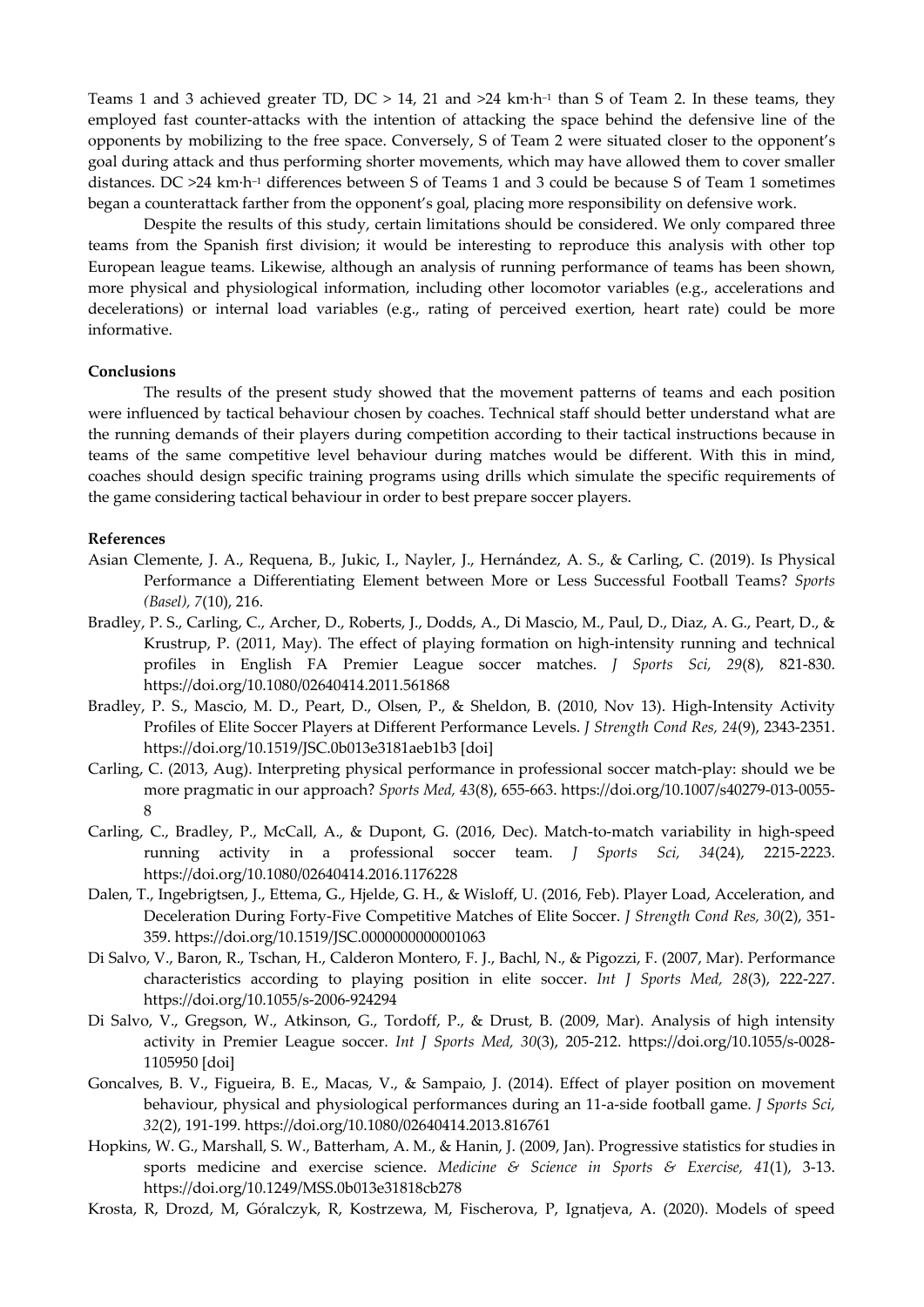development in soccer . *Baltic Journal of Health and Physical Activity*, 12(2), 27-34. doi:10.29359/BJHPA.12.2.04

- Memmert, D., Lemmink, K., & Sampaio, J. (2017, Jan). Current Approaches to Tactical Performance Analyses in Soccer Using Position Data. *Sports Med, 47*(1), 1-10. https://doi.org/10.1007/s40279-016-0562-5
- Memmert, D., Raabe, D., Schwab, S., & Rein, R. (2019). A tactical comparison of the 4-2-3-1 and 3-5-2 formation in soccer: A theory-oriented, experimental approach based on positional data in an 11 vs. 11 game set-up. *PLoS One, 14*(1), e0210191. https://doi.org/10.1371/journal.pone.0210191
- Paul, D. J., Bradley, P. S., & Nassis, G. P. (2015, May). Factors affecting match running performance of elite soccer players: shedding some light on the complexity. *Int J Sports Physiol Perform, 10*(4), 516-519. https://doi.org/10.1123/IJSPP.2015-0029
- Pons, E., Garcia-Calvo, T., Resta, R., Blanco, H., Lopez Del Campo, R., Diaz Garcia, J., & Pulido, J. J. (2019). A comparison of a GPS device and a multi-camera video technology during official soccer matches: Agreement between systems. *PLoS One, 14*(8), e0220729. https://doi.org/10.1371/journal.pone.0220729
- Rampinini, E., Impellizzeri, F. M., Castagna, C., Coutts, A. J., & Wisloff, U. (2009, Jan). Technical performance during soccer matches of the Italian Serie A league: effect of fatigue and competitive level. *J Sci Med Sport, 12*(1), 227-233. https://doi.org/S1440-2440(07)00248-4 [pii]10.1016/j.jsams.2007.10.002
- Rivilla-García, J., Calvo, L. C., Jiménez-Rubio, S., Paredes-Hernández, V., Muñoz, A., Van den Tillaar, R., & Navandar, A. (2019). Characteristics of very high intensity runs of soccer players in relation to their playing position and playing half in the 2013-14 Spanish La Liga season. *J Hum kinet, 66*, 213.
- Suarez-Arrones, L., Torreno, N., Requena, B., Saez De Villarreal, E., Casamichana, D., Barbero-Alvarez, J. C., & Munguia-Izquierdo, D. (2015, Dec). Match-play activity profile in professional soccer players during official games and the relationship between external and internal load. *J Sports Med Phys Fitness, 55*(12), 1417-1422. http://www.ncbi.nlm.nih.gov/pubmed/25289717
- Tierney, P. J., Young, A., Clarke, N. D., & Duncan, M. J. (2016, Oct). Match play demands of 11 versus 11 professional football using Global Positioning System tracking: Variations across common playing formations. *Hum Mov Sci, 49*, 1-8. https://doi.org/10.1016/j.humov.2016.05.007
- Torreno, N., Munguia-Izquierdo, D., Coutts, A., de Villarreal, E. S., Asian-Clemente, J., & Suarez-Arrones, L. (2016, Oct). Relationship Between External and Internal Loads of Professional Soccer Players During Full Matches in Official Games Using Global Positioning Systems and Heart-Rate Technology. *Int J Sports Physiol Perform, 11*(7), 940-946. https://doi.org/10.1123/ijspp.2015-0252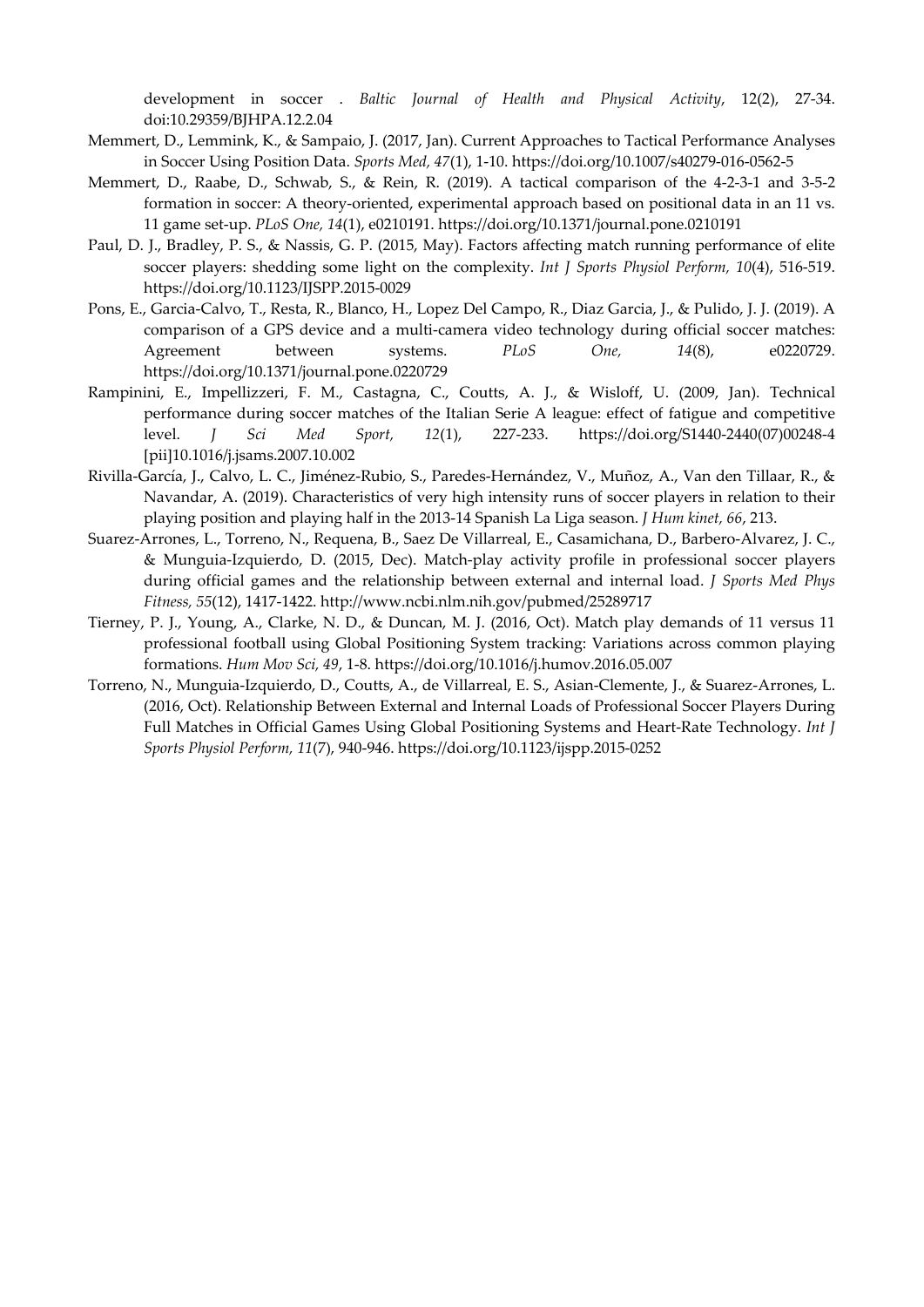|  | Table 1: Running activity characteristics adjusted by the position and team. |  |  |
|--|------------------------------------------------------------------------------|--|--|
|  |                                                                              |  |  |

| Variable                             | Team 1           | Team 2           | Team 3          |  |  |  |
|--------------------------------------|------------------|------------------|-----------------|--|--|--|
| DC.                                  | $10361 \pm 1104$ | $10088 \pm 1164$ | $10168 \pm 748$ |  |  |  |
| DC In Possession                     | $4006 \pm 916$   | $3858 \pm 926$   | $3961 \pm 809$  |  |  |  |
| DC Out Possession                    | $3611 \pm 876$   | $3835 \pm 907$   | $3777 \pm 683$  |  |  |  |
| $DC > 14$ km $\cdot h^{-1}$          | $2491 \pm 801$   | $2255 \pm 513$   | $2462 \pm 445$  |  |  |  |
| $DC > 21$ km $\cdot$ h <sup>-1</sup> | $486 \pm 198$    | $451 \pm 217$    | $517 \pm 207$   |  |  |  |
| $DC > 24$ km $\cdot h^{-1}$          | $236 \pm 131$    | $221 \pm 142$    | $263 \pm 147$   |  |  |  |

*Data are presented as mean ± standard deviation. TD = Total distance covered; DC = Distance covered.*

|                                      | Team 1    |                |       |           |      | Team 2 |      |           |           | Team 3   |       |      |           |           |       |
|--------------------------------------|-----------|----------------|-------|-----------|------|--------|------|-----------|-----------|----------|-------|------|-----------|-----------|-------|
| Variable                             | FB        | C <sub>D</sub> | MF    | WM        | S    | FB     | CD   | MF        | <b>WM</b> | S        | FB    | CD   | MF        | <b>WM</b> | S     |
| TD                                   | 10666     | 9230           | 11464 | 11121     | 9327 | 10767  | 9266 | 10808     | 10200     | 8084     | 10096 | 9788 | 10855     | 9986      | 10092 |
| <b>SD</b>                            | ±523      | ±586           | ±598  | ±458      | ±568 | ±571   | ±751 | $\pm 683$ | ±478      | ±1025    | ±614  | ±412 | $\pm 814$ | ±626      | ±631  |
| DC In Possession                     | 4126      | 3477           | 4533  | 4601      | 3494 | 4136   | 3552 | 4137      | 3864      | 3084     | 3911  | 3728 | 4350      | 3580      | 3859  |
| <b>SD</b>                            | ±741      | ±661           | ±982  | $\pm 847$ | ±679 | ±783   | ±526 | ±923      | ±1134     | ±1128    | ±602  | ±510 | $\pm 825$ | ±1170     | ±938  |
| DC Out Possession                    | 3711      | 3159           | 4090  | 3517      | 3247 | 4045   | 3479 | 4195      | 3933      | 3060     | 3738  | 3525 | 4195      | 3547      | 3871  |
| <b>SD</b>                            | $\pm 655$ | $\pm 737$      | ±960  | ±951      | ±581 | ±786   | ±458 | ±648      | ±1050     | ±1146    | ±527  | ±399 | ±648      | ±1105     | ±717  |
| $DC > 14$ km $\cdot h^{-1}$          | 2816      | 1523           | 3147  | 2839      | 2440 | 2708   | 1951 | 2261      | 2516      | 1607     | 2591  | 2022 | 2746      | 2321      | 2527  |
| <b>SD</b>                            | ±470      | ±278           | ±633  | ±280      | ±294 | ±320   | ±352 | ±429      | ±322      | ±398     | ±348  | ±254 | ±358      | ±185      | ±368  |
| $DC > 21$ km $\cdot h^{-1}$          | 610       | 302            | 457   | 544       | 680  | 639    | 391  | 255       | 722       | 370      | 603   | 381  | 380       | 748       | 596   |
| <b>SD</b>                            | ±142      | ±93            | ±181  | ±99       | ±160 | ±163   | ±100 | ±99       | ±188      | ±135     | ±178  | ±84  | ±178      | ±163      | ±101  |
| $DC > 24$ km $\cdot$ h <sup>-1</sup> | 293       | 148            | 188   | 245       | 420  | 332    | 193  | 93        | 398       | 175      | 300   | 190  | 154       | 439       | 290   |
| <b>SD</b>                            | ±99       | ±67            | ±97   | $\pm 82$  | ±142 | ±121   | ±66  | ±56       | ±131      | $\pm 83$ | ±132  | ±75  | ±86       | ±126      | ±67   |

*Table 2. Running activity characteristics adjusted by the position and team.* 

*Data are presented as mean ± standard deviation. FB = Fullbacks; CD = Central-defenders; MF = Central-midfielders; WM = Wide-midfielders; S = Strikers; TD = Total distance covered; DC = Distance covered; SD = Standard deviation.*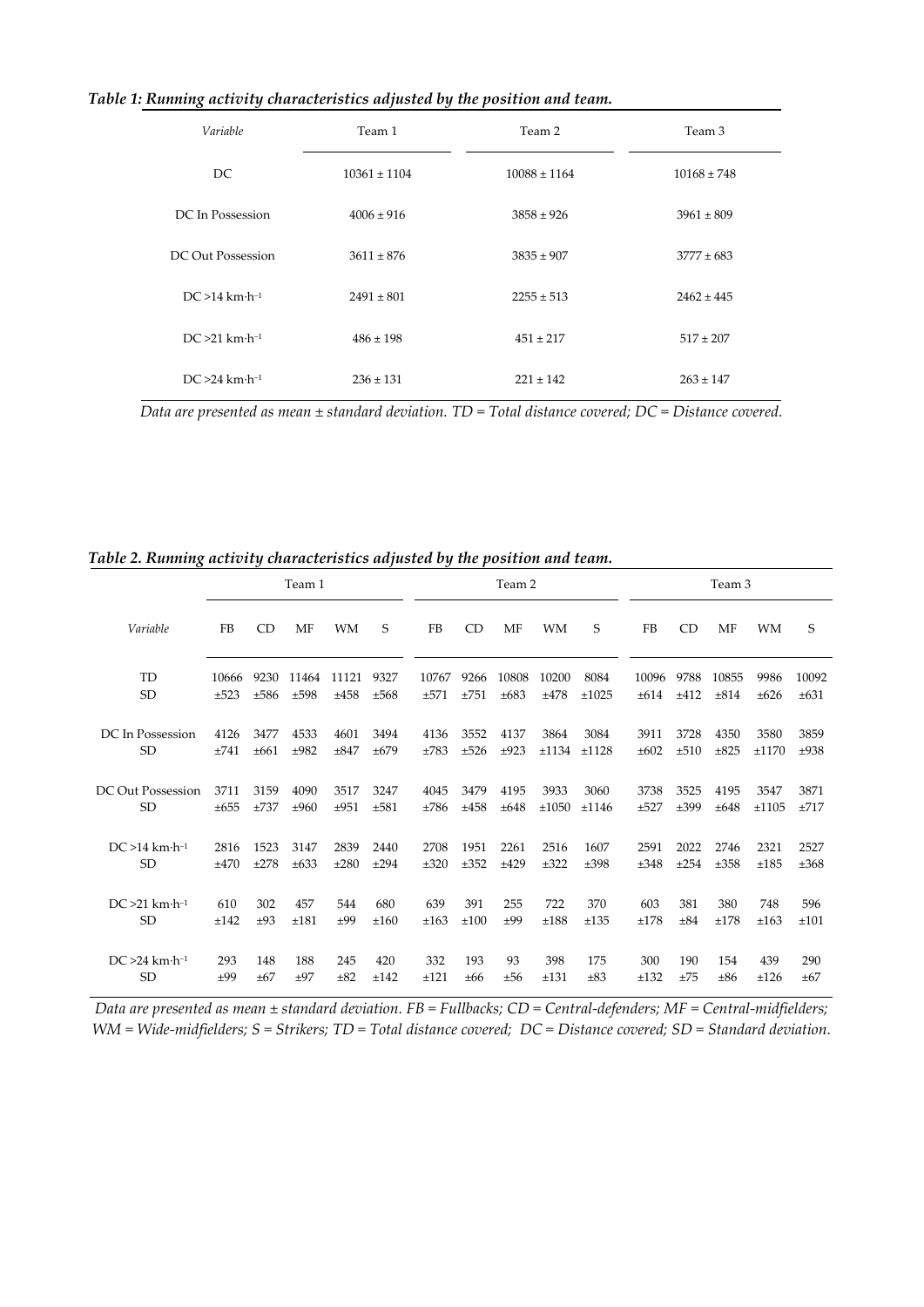

*Figure 1. Running activity comparison between the three teams.* 

*TD = total distance covered; DC = Distance covered; \*\* = p < 0.01; Bars indicate uncertainty in the true mean changes with 90% confidence intervals. The trivial area was calculated from the smallest worthwhile change (SWC).*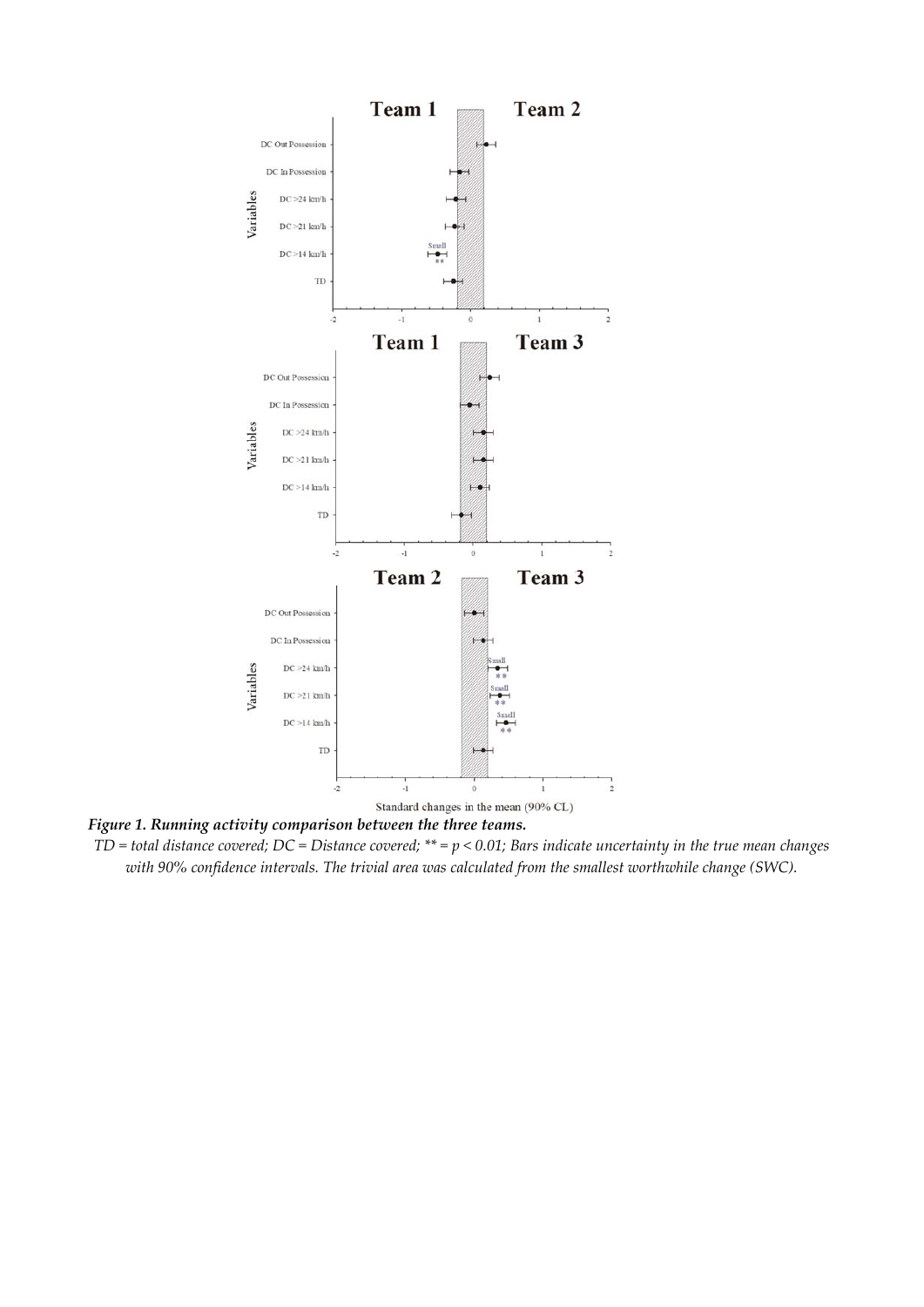

*Figure 2. Running activity comparison between Teams 1 and 2 according to each position. TD = total distance covered; DC = Distance covered; \* = p < 0.05; \*\* = p < 0.01; Bars indicate uncertainty in the true mean changes with 90% confidence intervals. The trivial area was calculated from the smallest worthwhile change (SWC).*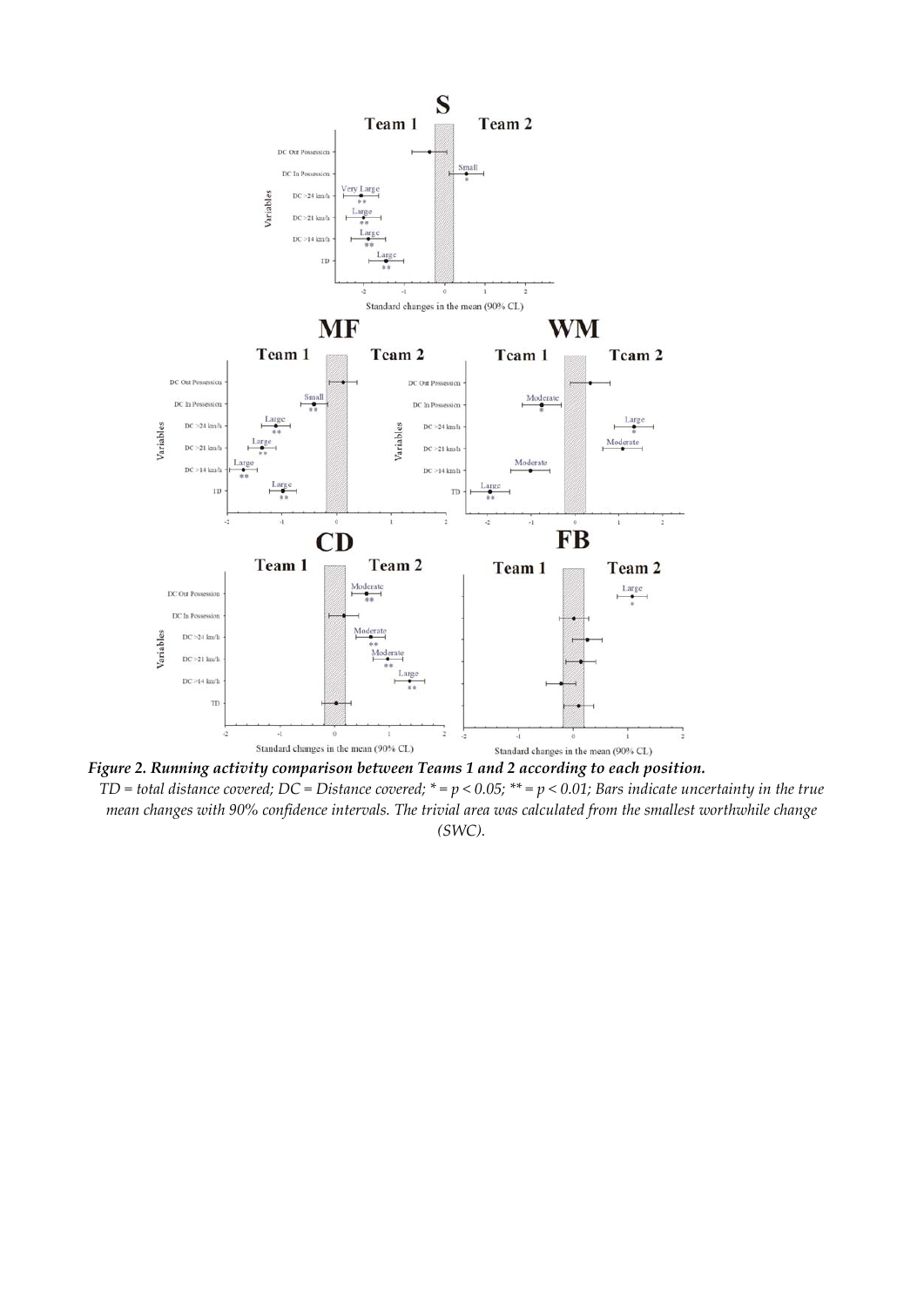

*Figure 3. Running activity comparison between Teams 1 and 3 according to each position. TD = total distance covered; DC = Distance covered; \* = p < 0.05; \*\* = p < 0.01; Bars indicate uncertainty in the true mean changes with 90% confidence intervals. The trivial area was calculated from the smallest worthwhile change (SWC).*